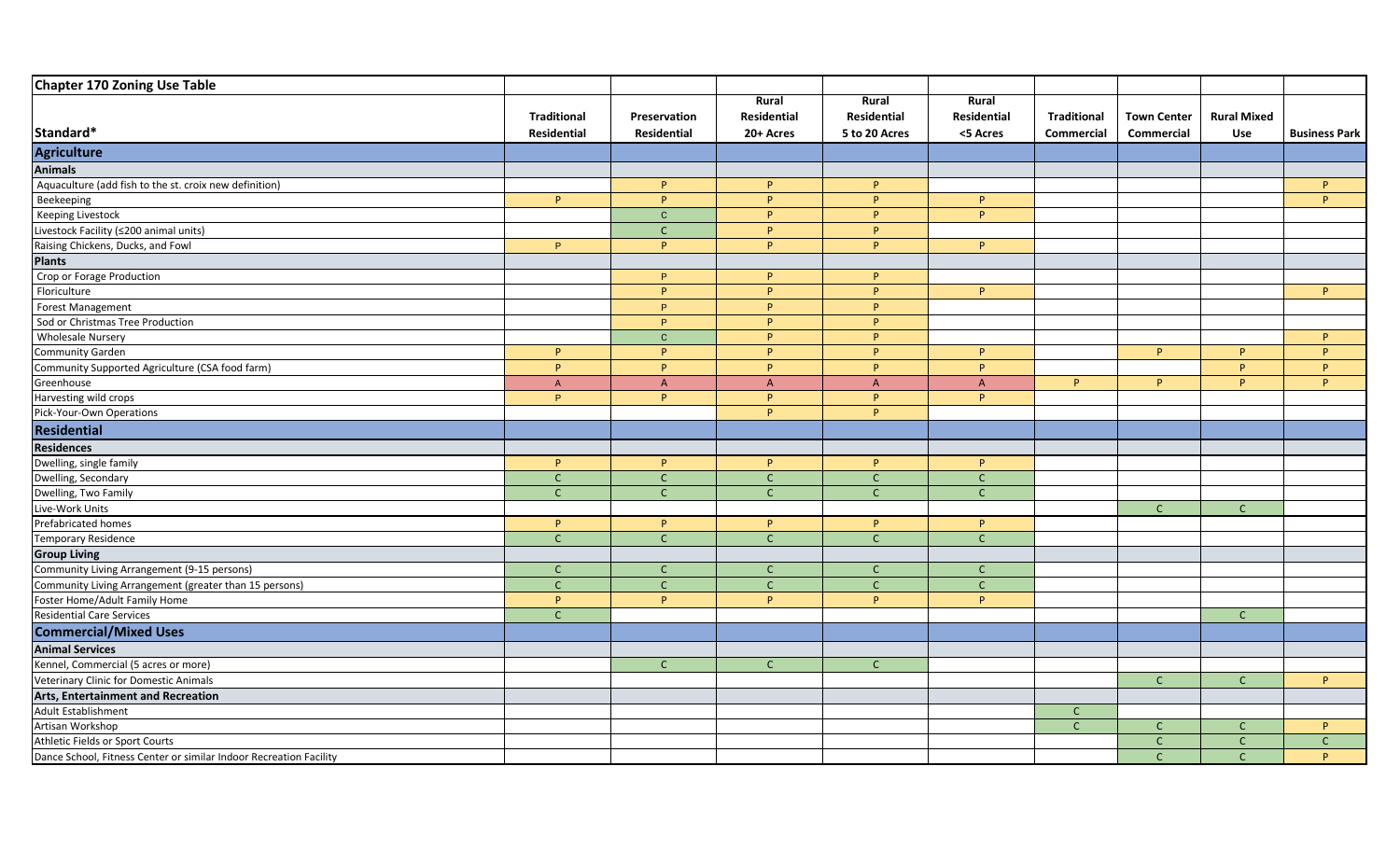| Drive In Theater                                                  |              |              |              |              |              | $\mathsf{C}$  |              |              |              |
|-------------------------------------------------------------------|--------------|--------------|--------------|--------------|--------------|---------------|--------------|--------------|--------------|
| Game Arcade                                                       |              |              |              |              |              |               |              |              | P            |
| <b>Golf Course</b>                                                |              |              | $\mathsf{C}$ |              |              |               |              |              |              |
| Museum, Gallery or similar Cultural Center                        |              |              |              |              |              |               | $\mathsf{C}$ | $\mathsf{C}$ | P.           |
| Reception, Meeting or Community Events Center                     |              |              |              |              |              |               | $\mathsf{C}$ |              | P.           |
| Single Screen Theater, Movie, or Performing Arts Stage            |              |              |              |              |              |               | $\mathsf{C}$ | $\mathsf{C}$ | $\mathsf{C}$ |
| Day Care                                                          |              |              |              |              |              |               |              |              |              |
| Child Care Center                                                 |              |              |              |              |              |               |              |              | P.           |
| Small Group Day Care for Children or Adults                       |              |              |              |              |              |               | P            | P.           | P.           |
| <b>Food and Beverage Sales/Service</b>                            |              |              |              |              |              |               |              |              |              |
| <b>Bakery or Deli</b>                                             |              |              |              |              |              |               | $\mathsf{C}$ | $\mathsf{C}$ | P.           |
| Grocer or Food Cooperative                                        |              |              |              |              |              |               | $\mathsf{C}$ | $\mathsf{C}$ | P.           |
| Liquor Store                                                      |              |              |              |              |              | $\mathsf{C}$  | $\mathsf{C}$ | $\mathsf{C}$ | P.           |
| Roadside Stand                                                    | P            | P            | P            | P.           | P            |               |              |              |              |
| Sales of Processed or Preserved Agricultural Products and Produce |              |              |              |              |              |               |              |              | P.           |
| Specialty Beverage Tasting Room with Retail Sales                 |              |              |              |              |              |               |              |              | $\mathsf{C}$ |
| Tavern, Cafe or Restaurant                                        |              |              |              |              |              | $\mathsf{C}$  | $\mathsf{C}$ | $\mathsf{C}$ | P            |
| Lodging                                                           |              |              |              |              |              |               |              |              |              |
| <b>Boarding House</b>                                             | $\mathsf{C}$ |              |              |              |              |               | $\mathsf{C}$ | $\mathsf{C}$ |              |
| <b>Bed and Breakfast</b>                                          | $\mathsf{C}$ | $\mathsf{C}$ | $\mathsf{C}$ | $\mathsf{C}$ | $\mathsf{C}$ |               | $\mathsf{C}$ | $\mathsf{C}$ |              |
| Campground, Private                                               |              |              | $\mathsf{C}$ | $\mathsf{C}$ |              |               |              |              |              |
| <b>Offices and Professional Services</b>                          |              |              |              |              |              |               |              |              |              |
| <b>Courier and Messenger Service</b>                              |              |              |              |              |              |               |              |              | P            |
| Financial or Investment Institution                               |              |              |              |              |              |               | P.           |              | P.           |
| Home Health Care Service Offices                                  |              |              |              |              |              |               | P.           | P.           | P.           |
| Innovation Workspace                                              |              |              |              |              |              |               | $\mathsf{C}$ | $\mathsf{C}$ | $\mathsf{C}$ |
| Office - Business or Professional                                 |              |              |              |              |              | P.            | <b>P</b>     | P.           | P.           |
| Technology, Software and Computer Services                        |              |              |              |              |              |               |              |              | P.           |
| <b>Personal Services</b>                                          |              |              |              |              |              |               |              |              |              |
| Barber, Salon, Day Spa or Beauty Shop                             |              |              |              |              |              |               | P            | P.           | P.           |
| Car Wash                                                          |              |              |              |              |              |               |              | $\mathsf{C}$ | $\mathsf{C}$ |
| <b>Dental Clinic</b>                                              |              |              |              |              |              | $\mathsf C$   | $\mathsf{C}$ | $\mathsf{C}$ | P.           |
| Funeral home                                                      |              |              |              |              |              |               |              | $\mathsf{C}$ |              |
| Group Home                                                        |              |              |              |              |              | $\mathsf{C}$  | $\mathsf{C}$ | $\mathsf{C}$ |              |
| Laundromat                                                        |              |              |              |              |              |               | $\mathsf C$  | $\mathsf{C}$ | $\mathsf{C}$ |
| <b>Medical Clinic</b>                                             |              |              |              |              |              |               | $\mathsf{C}$ | $\mathsf{C}$ | $\mathsf{C}$ |
| <b>Product Repair and Contractor Services</b>                     |              |              |              |              |              |               |              |              |              |
| Automotive Service, Repair and Towing                             |              |              |              |              |              | $\mathsf{C}$  |              | $\mathsf{C}$ | $\mathsf{C}$ |
| <b>Contractor Sales and Service</b>                               |              |              |              |              |              | $\mathsf{C}$  | $\mathsf{C}$ | $\mathsf{C}$ | P            |
| Maintenance and Repair of Goods and Equipment                     |              |              |              |              |              | $\mathsf{C}$  | $\mathsf{C}$ | $\mathsf{C}$ | $\mathsf{C}$ |
| <b>Retail Sales</b>                                               |              |              |              |              |              |               |              |              |              |
| Artisan Furniture or Clothing and similar Retail Sales            |              |              |              |              |              |               | <b>P</b>     | P.           | P.           |
| Automotive Parts, Accessories and Tire Stores                     |              |              |              |              |              |               |              |              | $\mathsf{C}$ |
| Convenience Store, with or without Gasoline Sales                 |              |              |              |              |              | $\mathsf{C}$  |              | $\mathsf{C}$ | P.           |
| Dealerships (Off- Road, Watercraft and Implements)                |              |              |              |              |              | $\mathcal{C}$ |              |              | $\Gamma$     |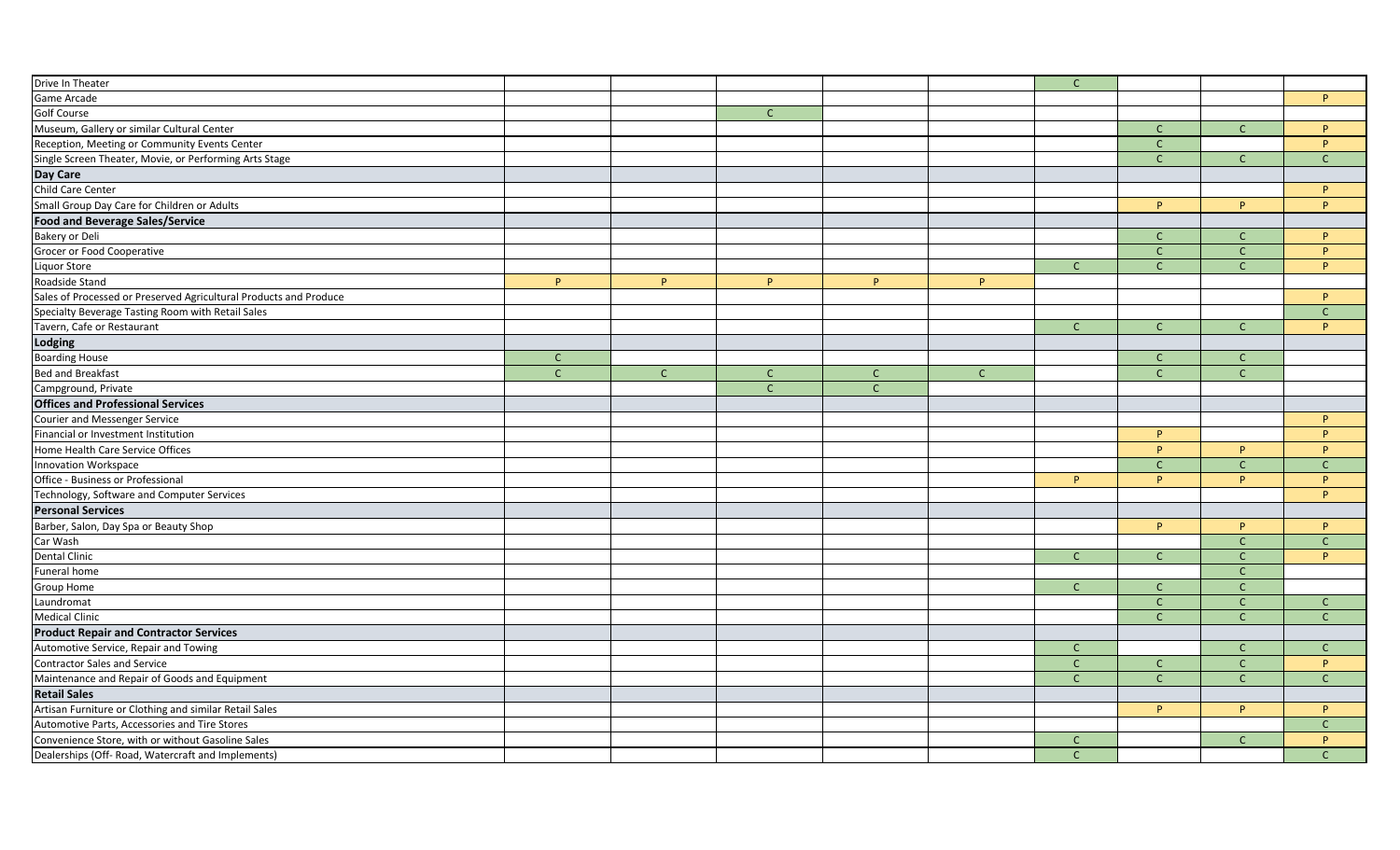| Drug Store/Pharmacy                                                                                       |              |                |              |              |              |              | $\mathsf C$  |              | $\mathsf{C}$  |
|-----------------------------------------------------------------------------------------------------------|--------------|----------------|--------------|--------------|--------------|--------------|--------------|--------------|---------------|
| Farm Market or other Open-Air Agri-Business                                                               |              | $\mathsf{C}$   | $\mathsf{C}$ | $\mathsf{C}$ |              | $\mathsf{C}$ | $\mathsf{C}$ | $\mathsf{C}$ | $\mathsf{C}$  |
| Garden Center                                                                                             |              |                |              |              |              |              | $\mathsf{C}$ | P.           | P             |
|                                                                                                           |              |                |              |              |              |              | $\mathsf{C}$ | D            | P             |
| Hardware supply store                                                                                     |              |                |              |              |              |              | $\mathsf{C}$ | $\mathsf{C}$ | P             |
| Jewelry, watch and precious stone and metal, sales and wholesalers                                        |              |                |              |              |              |              |              |              | P.            |
| Landscape Supply and Contracting Business (Plant or Tree Nursery)                                         |              |                |              |              |              |              | P.           | P.           | P.            |
| Notion, Variety or Gift Shop                                                                              |              |                |              |              |              |              |              |              |               |
| Office supply, printing, photocopy and packaging and similar services                                     |              |                |              |              |              |              |              |              | P.            |
| <b>Optical Sales</b>                                                                                      |              |                |              |              |              |              | $\mathsf{C}$ | $\mathsf{C}$ | P             |
| Miscellaneous Commercial                                                                                  |              |                |              |              |              |              |              |              |               |
| <b>Agricultural Business</b>                                                                              |              | C              | P            |              |              | $\mathsf{C}$ | $\mathsf{C}$ | $\mathsf{C}$ | $\mathsf{C}$  |
| Business Conducted by Owner/Operator of Farm                                                              |              | $\mathsf{C}$   | $\mathsf{C}$ | $\mathsf{C}$ |              |              |              |              |               |
| Home Occupations, Major                                                                                   | $\mathsf{C}$ | $\mathsf{C}$   | $\mathsf{C}$ | $\mathsf{C}$ | $\mathsf{C}$ |              |              | $\mathsf{C}$ |               |
| Home Occupations, Minor                                                                                   | P            | P              | P            | P            | P.           |              |              | P.           |               |
| <b>INDUSTRIAL/ PRODUCTION</b>                                                                             |              |                |              |              |              |              |              |              |               |
| <b>Manufacturing and Employment</b>                                                                       |              |                |              |              |              |              |              |              |               |
| <b>Building Construction Services</b>                                                                     |              |                |              |              |              |              |              |              | P             |
| Cabinetry, cabinet making and counters                                                                    |              |                |              |              |              |              |              |              | P.            |
| Cut and sew apparel manufacturing                                                                         |              |                |              |              |              |              |              |              | P             |
| Fruit and vegetable preserving and speciality food manufacturing/packaging- with the exception of animals |              |                |              |              |              |              |              |              | $\mathsf{C}$  |
| Industry, Light                                                                                           |              |                |              |              |              |              |              |              | C             |
| Micro-brewery, or Distillery with Tap/Tasting Room                                                        |              |                |              |              |              |              |              |              | $\mathsf{C}$  |
| Renewable energy production equipment, distribution and sales (wind, solar, and geothermal)               |              |                |              |              |              |              |              |              | C             |
| Winery                                                                                                    |              |                |              |              |              |              |              |              | $\mathcal{C}$ |
| <b>Warehousing, Storage &amp; Distribution</b>                                                            |              |                |              |              |              |              |              |              |               |
| Contractor Storage Yard                                                                                   |              | $\mathsf{C}$   | $\mathsf{C}$ |              |              | $\mathsf{C}$ |              | $\mathsf{C}$ |               |
| Propane Storage and Distribution                                                                          |              |                |              |              |              | $\mathsf{C}$ |              |              |               |
| Seasonal Storage                                                                                          |              | $\mathsf{C}$   | $\mathsf{C}$ | $\mathsf{C}$ |              | $\mathsf{C}$ |              |              |               |
| Self Storage Facility                                                                                     |              |                |              |              |              | $\mathsf{C}$ |              |              |               |
| <b>INFRASTRUCTURE</b>                                                                                     |              |                |              |              |              |              |              |              |               |
| <b>Utilities</b>                                                                                          |              |                |              |              |              |              |              |              |               |
| Dam                                                                                                       |              | $\mathsf{C}$   | $\mathsf{C}$ | $\mathsf{C}$ |              |              |              |              |               |
| Electric Generating Facility - small scale                                                                | $\mathsf{C}$ | $\mathsf{C}$   | $\mathsf{C}$ | $\mathsf{C}$ | $\mathsf{C}$ |              |              |              |               |
| Flowage Area                                                                                              |              | $\mathsf{C}$   | $\mathsf{C}$ | $\mathsf{C}$ |              |              |              |              |               |
| Irrigation and Industrial Water Supply                                                                    |              |                | $\mathsf{C}$ |              |              |              |              |              | $\mathsf{C}$  |
| Mobile Support Structures and Facilities                                                                  | $\mathsf C$  |                | $\mathsf{C}$ | $\mathsf{C}$ |              | $\mathsf{C}$ |              |              | $\mathsf{C}$  |
| Utility, Minor                                                                                            | $\mathsf{C}$ | $\mathsf{C}$   | $\mathsf{C}$ | $\mathsf{C}$ | $\mathsf{C}$ |              |              |              |               |
| Solar Energy Production, Small Scale                                                                      |              | P.             | P            | P.           | P.           | P            | Þ            | P.           | P.            |
| Solar Garden, Community                                                                                   |              | C in 20+ acres | $\mathsf{C}$ |              |              |              |              |              |               |
| Wired and wireless communication/cable/transmission facility                                              |              |                | $\mathsf{C}$ | $\mathsf{C}$ |              | $\mathsf{C}$ | $\mathsf{C}$ | $\mathsf{C}$ | $\mathsf{C}$  |
| <b>PUBLIC, CIVIC &amp; INSTITUTIONAL</b>                                                                  |              |                |              |              |              |              |              |              |               |
| <b>Assembly</b>                                                                                           |              |                |              |              |              |              |              |              |               |
| Governmental, Institutional, or Non profit Community Use                                                  | $\mathsf{C}$ | $\mathsf{C}$   | $\mathsf{C}$ | $\mathsf{C}$ |              |              |              |              | P             |
| Club, Lodge or Meeting Hall                                                                               |              |                |              |              |              |              | $\mathsf{C}$ |              | P             |
| Churches                                                                                                  | $\mathsf{C}$ | $\mathsf{C}$   | $\mathsf{C}$ | $\mathsf{C}$ | $\mathsf{C}$ |              | $\mathsf{C}$ | $\mathsf{C}$ | <b>P</b>      |
|                                                                                                           |              |                |              |              |              |              |              |              |               |